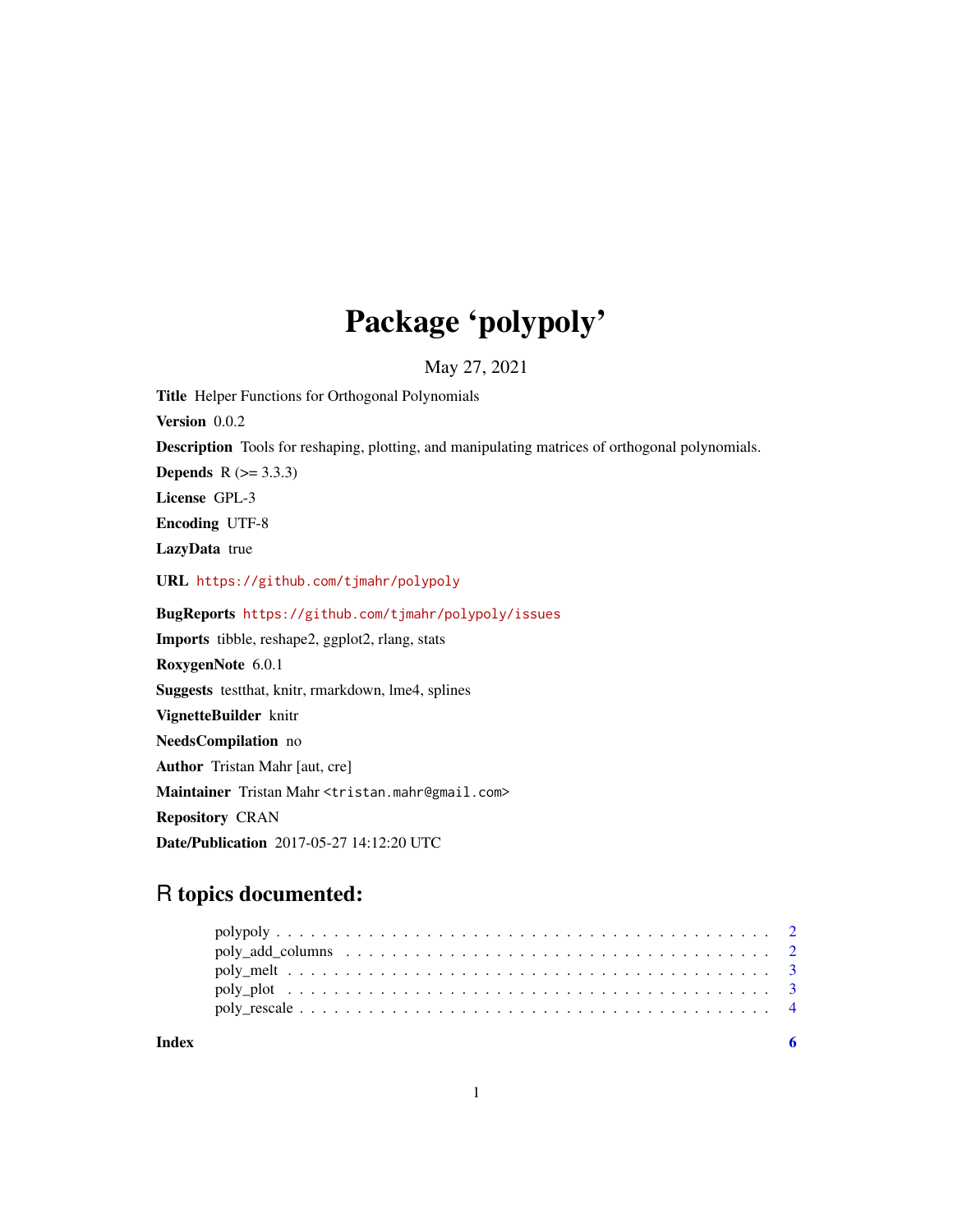<span id="page-1-0"></span>

### Description

This package provides helpful functions for orthogonal polynomials created by [stats::poly\(\)](#page-0-0). These include plotting [poly\\_plot\(\)](#page-2-1), tidying [poly\\_melt\(\)](#page-2-2), rescaling [poly\\_rescale\(\)](#page-3-1), and manipulating a dataframe [poly\\_add\\_columns\(\)](#page-1-1).

### Author(s)

Tristan Mahr

<span id="page-1-1"></span>poly\_add\_columns *Add orthogonal polynomial columns to a dataframe*

### Description

Add orthogonal polynomial columns to a dataframe

### Usage

```
poly_add_columns(.data, .col, degree = 1, prefix = NULL,
 scale_width = NULL)
```
### Arguments

| .data       | a dataframe                                                                                                  |
|-------------|--------------------------------------------------------------------------------------------------------------|
| .col        | a bare column name                                                                                           |
| degree      | number of polynomial terms to add to the dataframe                                                           |
| prefix      | prefix for the names to add to the data frame. default is the name of .col.                                  |
| scale_width | optionally rescale the data frame using poly_rescale(). Default behavior is<br>not to perform any rescaling. |

### Value

the dataframe with additional columns of orthogonal polynomial terms of .col

### Examples

```
df \le data.frame(time = rep(1:5, 3), y = \text{rnorm}(15))
# adds columns "time1", "time2", "time3"
poly_add_columns(df, time, degree = 3)
# adds columns "t1", "t2", "t3 and rescale
poly_add_columns(df, time, degree = 3, prefix = "t", scale_width = 1)
```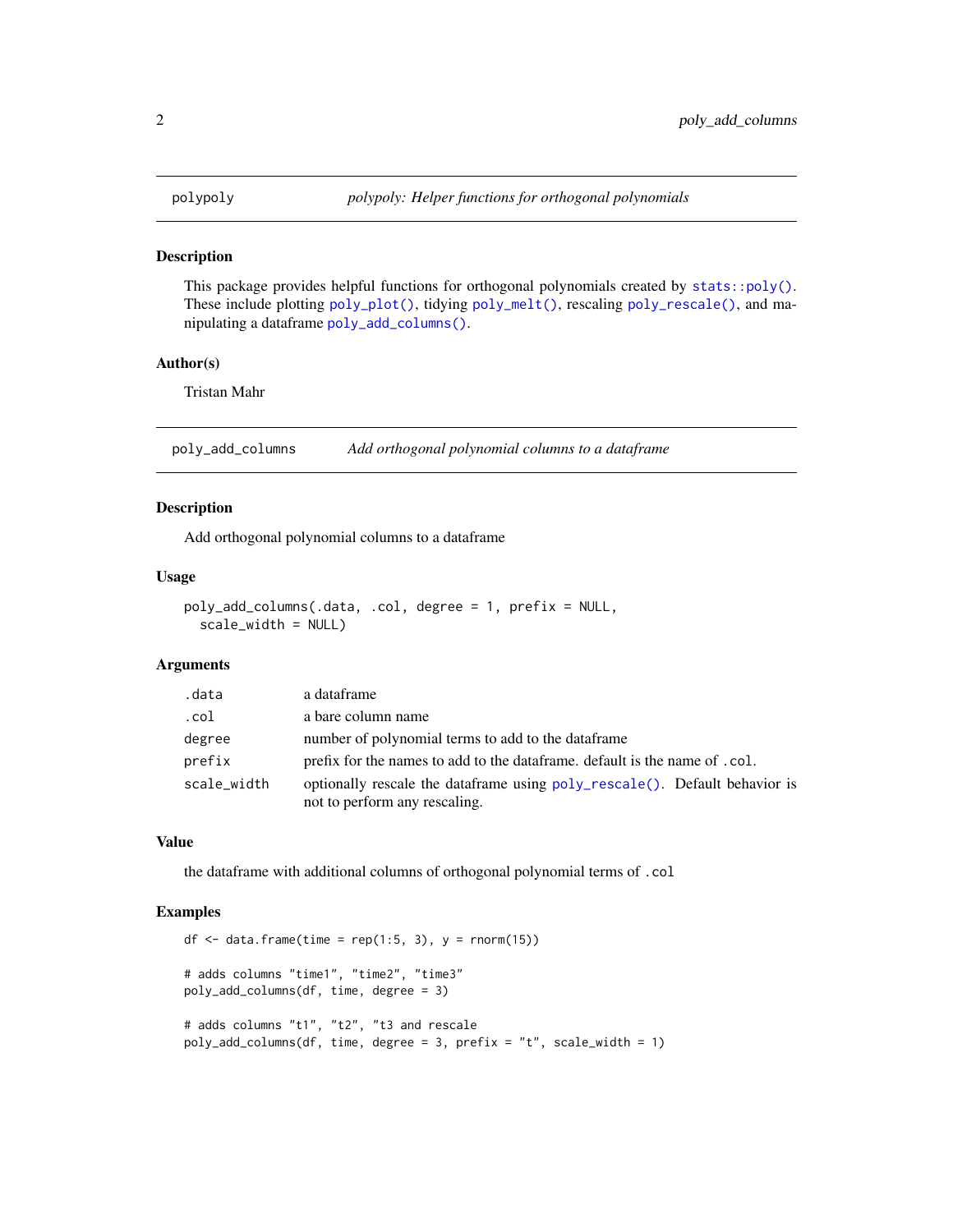<span id="page-2-2"></span><span id="page-2-0"></span>

### Description

Melt a polynomial matrix

### Usage

poly\_melt(x)

### Arguments

x a matrix created by [stats::poly\(\)](#page-0-0)

### Details

The degree values are returned as a character vector because they should be treated categorically (as when plotting). Moreover, matrices made with multiple vectors (e.g., poly(rnorm(10), rnorm(10), degree  $= 2$ )) have names that are not numerically meaningful (e.g., 1.0, 2.0, 0.1, 1.1, 0.2),

### Value

a [tibble::tibble\(\)](#page-0-0) with three columns: observation (row number of the matrix), polynomial degree, and value.

### Examples

 $m \leftarrow poly(rnorm(10), \text{ degree } = 3)$ poly\_melt(m)

<span id="page-2-1"></span>poly\_plot *Plot a polynomial matrix*

### Description

Plot a polynomial matrix

### Usage

```
poly_plot(x, by_observation = TRUE, x_col = 1)
```

```
poly\_plot\_data(x, by\_observation = TRUE, x\_col = 1)
```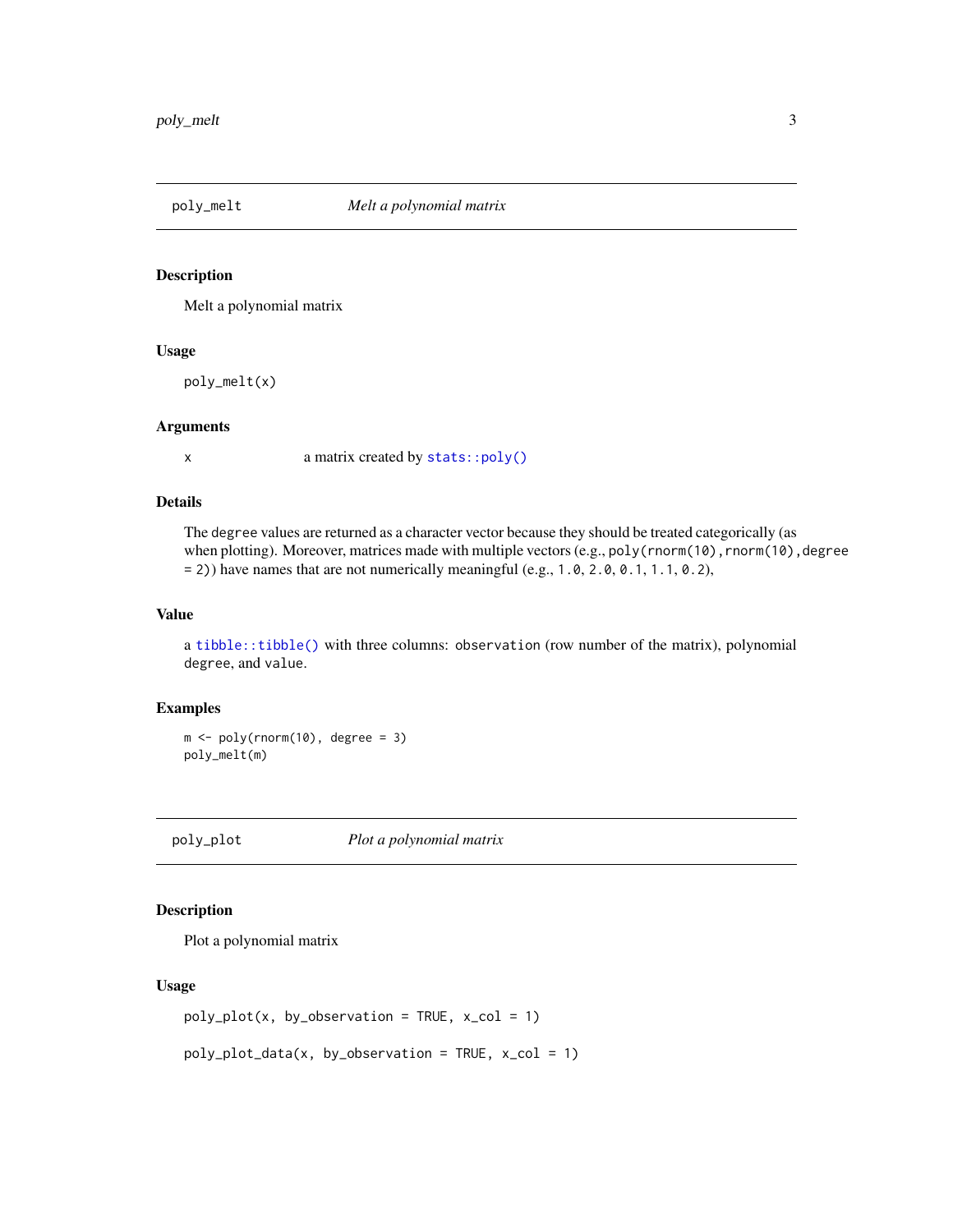### <span id="page-3-0"></span>**Arguments**

| x.    | a matrix created by $stats::poly()$                                                                                                                           |
|-------|---------------------------------------------------------------------------------------------------------------------------------------------------------------|
|       | by_observation whether the x axis should be mapped to the observation/row number (TRUE, the<br>default) or to the degree-1 terms of the matrix (FALSE)        |
| x col | integer indicating which column to plot as the x-axis when by observation is<br>FALSE. Default is 1 (assumes the first column is the linear polynomial term). |

### Value

a [ggplot2::ggplot\(\)](#page-0-0) plot of the degree terms from the matrix. For poly\_plot\_data(), the dataframe used to create the plot is returned instead.

### Examples

```
# Defaults to plotting using the row number as x-axis
m <- poly(1:100, degree = 3)
poly_plot(m)
# Not good because observations were not sorted
m2 \leq -\text{poly}(rnorm(100), \text{ degree } = 3)poly_plot(m2)
# Instead set by_observation to FALSE to plot along the degree 1 values
poly_plot(m2, by_observation = FALSE)
# Get a dataframe instead of plot
poly_plot_data(m2, by_observation = FALSE)
```
<span id="page-3-1"></span>poly\_rescale *Rescale the range of a polynomial matrix*

### Description

Rescale the range of a polynomial matrix

### Usage

```
poly_rescale(x, scale_width = 1)
```
### Arguments

|             | a matrix created by $stats::poly()$                              |
|-------------|------------------------------------------------------------------|
| scale_width | the desired range (max - min) for the first column of the matrix |

### Details

This function strips away the poly class and the coefs attribute of the matrix. This is because those attributes no longer describe the transformed matrix.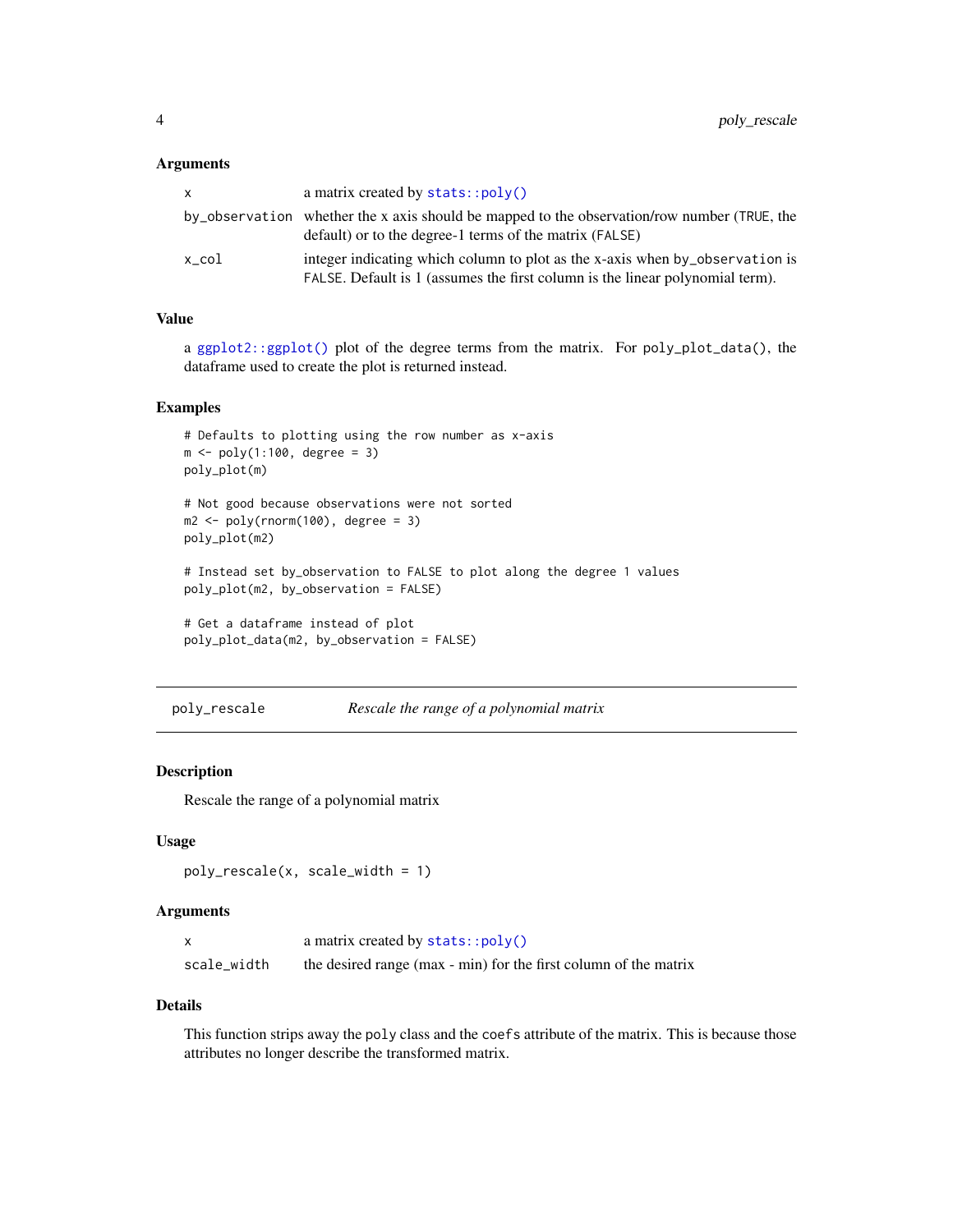poly\_rescale 5

### Value

the rescaled polynomial matrix (as a plain matrix with coefs attribute removed)

### Examples

```
m \leftarrow poly(1:10, \text{ degree} = 4)
```

```
# Difference between min and max values of first column is 10
scaled <- poly_rescale(m, scale_width = 10)
scaled
```

```
# Rescaled values are still orthogonal
zapsmall(cor(scaled))
```